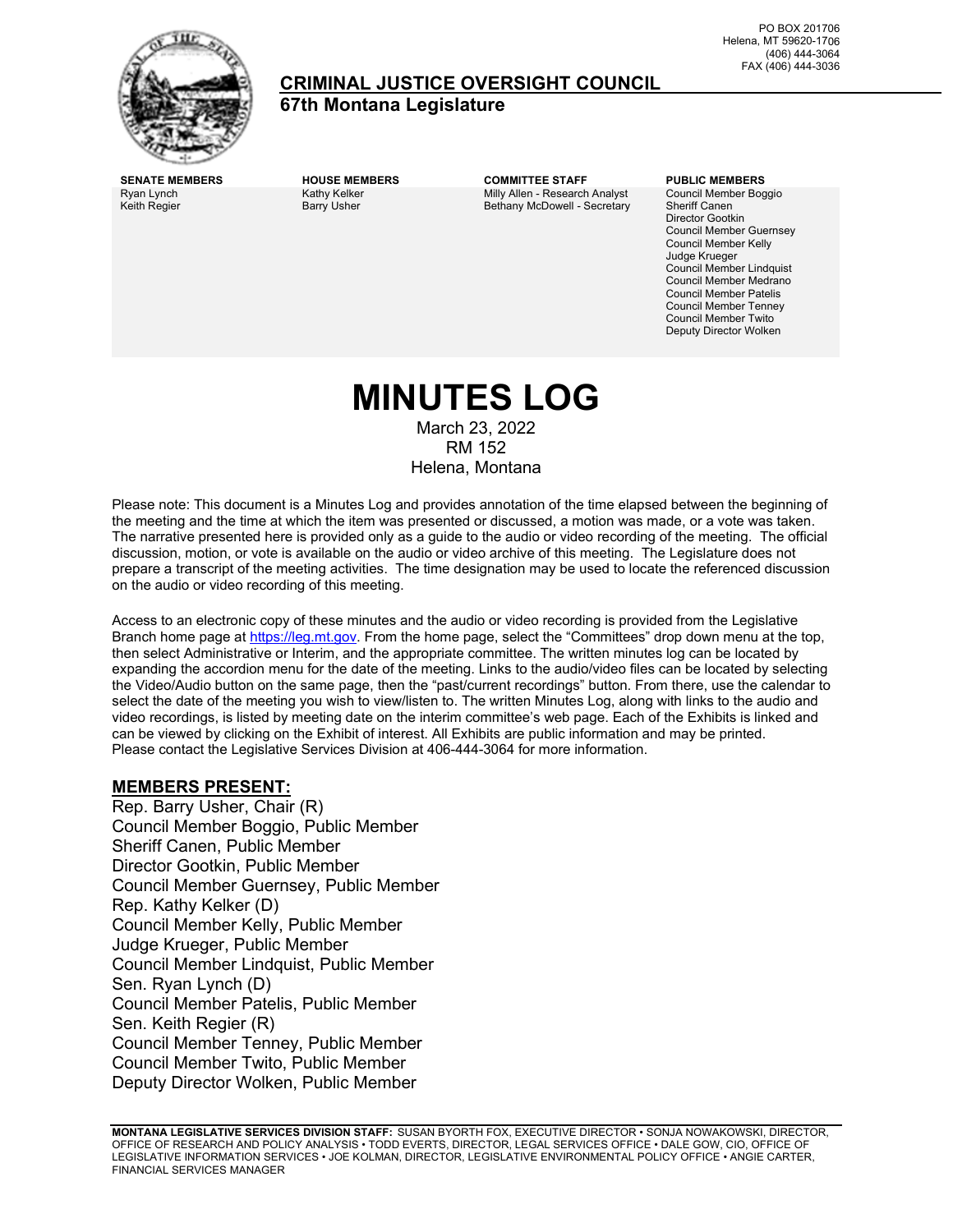### **MEMBERS EXCUSED:**

. Council Member Medrano ()

### **MEMBERS ABSENT:**

### **STAFF PRESENT:**

Bethany McDowell, Secretary

### **AGENDA [\(Attachment 1\)](https://leg.mt.gov/content/Committees/Interim/2021-2022/Criminal-Justice-Oversight-Council/Meetings/March_2022/UPDATED-cjoc-agenda-mar-23-2022.pdf)**

### **VISITORS' LIST [\(Attachment 2\)](https://leg.mt.gov/content/Committees/Interim/2021-2022/Criminal-Justice-Oversight-Council/Meetings/March_2022/cjoc-mar-23-2022-visitor-log.pdf)**

#### **COMMITTEE ACTION**

#### **CALL TO ORDER/ROLL CALL**

08:02:42 Rep. Barry Usher-R called the meeting to order at 8:02 AM. The committee secretary took roll.

#### **SOBER LIVING HOMES**

- 08:06:57 Deputy Attorney Karen Tracey gave a presentation on sober-living homes in Billings, and the challenges caused by a lack of regulation for the homes. [\(Exhibit 1\)](https://leg.mt.gov/content/Committees/Interim/2021-2022/Criminal-Justice-Oversight-Council/Meetings/March_2022/cjoc-mar-23-2022-karen-tracy-slides.docx.pdf)
- 08:46:45 Chief Rich St. John, Chief of Police for the Billings Police Department, commented on Ms. Tracy's presentation by describing the problems that arise from the lack of regulations at the Billings Sober Living Home. Mr. St. John continued by mentioning other homes and the positive changes they have made for their residents.
- 08:51:32 Rep. Usher introduced Katie Weston, Deputy Chief at the Billings Probation and Parole Office.
- 08:53:24 Ms. Weston described a new program that her agency has introduced to combat the challenges associated with sober-living homes.

## **Committee Questions/Discussion**<br>08:54:52 Mr. Twito asked Ms. V

- Mr. Twito asked Ms. Weston how many sober-living establishments exist in her county.
- 08:55:57 Mr. Twito asked Ms. Tracy how long the sober-living homes have operated in Billings.
- 08:56:35 Mr. Twito asked Ms. Tracy where the financing came from to purchase and setup the sober-living homes.
- 08:57:12 Ms. Tracy described the various donors and organizations that fund the Billings sober-living homes.
- 08:58:26 Mr. Twito asked Ms. Tracy if she was aware that most sober-living homes are not required to follow landlord tenant laws and that there are several homes in her area that do not follow those laws.
- 08:59:03 Mr. Twito asked Ms. Weston how many residents get evicted from sober-living homes without any expansive processing.
- 09:00:36 Mr. Twito asked Ms. Weston how many sober-living homes operate outside of Billings.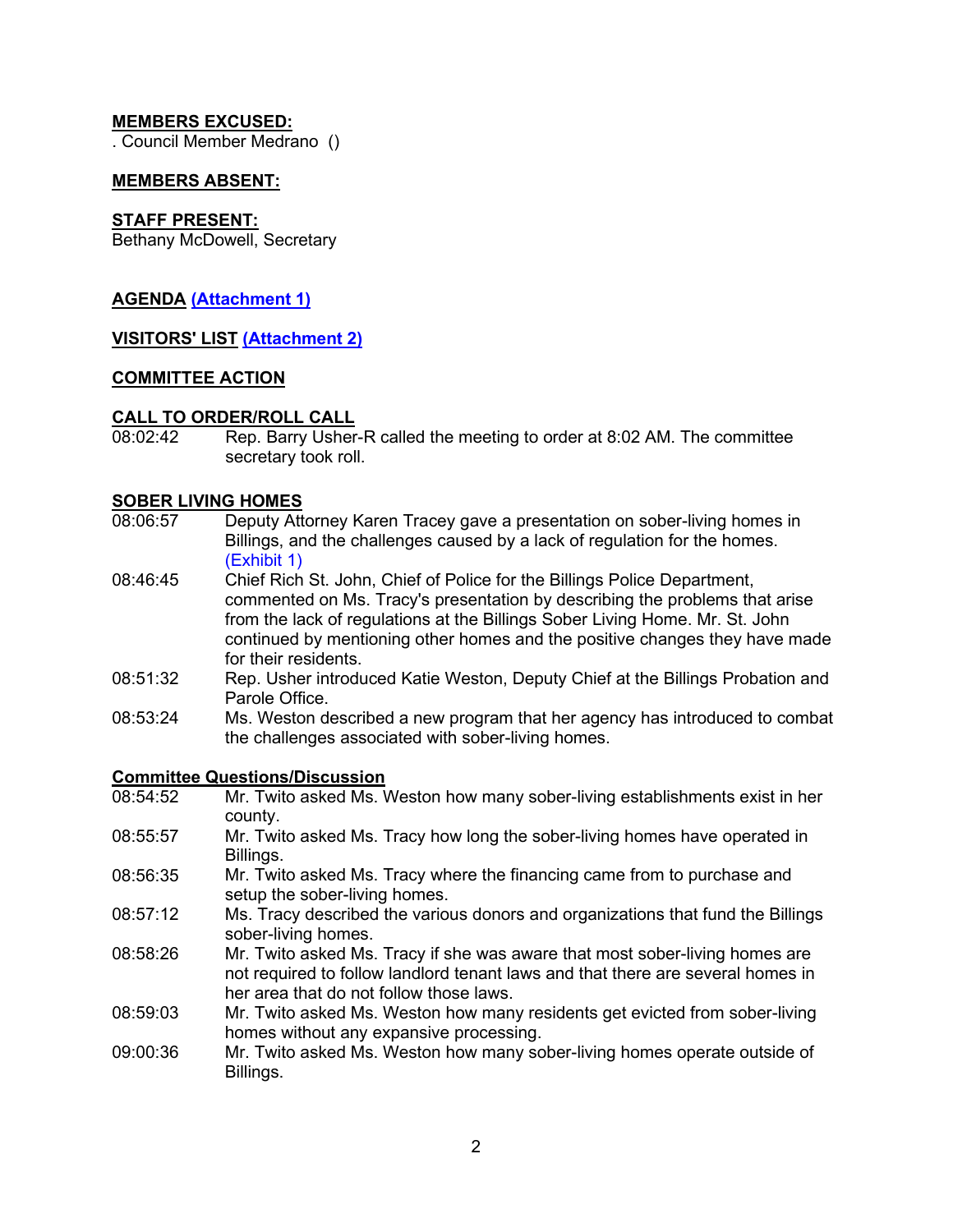| 09:01:18 | Rep. Kelker asked Ms. Tracy what it would look like if accreditation standards<br>were required and how much the cost of implementing those standards would<br>be.                                                                                  |
|----------|-----------------------------------------------------------------------------------------------------------------------------------------------------------------------------------------------------------------------------------------------------|
| 09:02:38 | Ms. Tracy responded by stating that the main cost to implement accreditation<br>standards would come from liability insurance.                                                                                                                      |
| 09:03:14 | Rep. Kelker asked Ms. Tracy about licensing that would be required for sober-<br>living homes to operate under new accreditation standards.                                                                                                         |
| 09:04:22 | Rep. Kelker asked Ms. Tracy how to begin legally implementing accreditation<br>standards.                                                                                                                                                           |
| 09:05:57 | Ms. Wolken stated that the Department of Corrections is working on requiring<br>licensure for sober living homes. Ms. Wolken asked Ms. Tracy if there was a<br>way to strengthen enforcement of the landlord tenant act.                            |
| 09:08:03 | Ms. Tracy stated that there are sections of the landlord tenant act that should not<br>be waivable. She described what the language in that law should look like in<br>order to ensure safety for all the residents.                                |
| 09:10:37 | Ms. Guernsey asked Ms. Tracy how many homes allowed children as residents.                                                                                                                                                                          |
| 09:11:46 | Ms. Guernsey asked Ms. Tracy if she looked into the level of supervision over<br>children within these homes.                                                                                                                                       |
| 09:12:12 | Ms. Guernsey asked Ms. Tracy if there would be a difference in accreditation<br>standards for homes that allowed children versus homes that did not allow<br>children.                                                                              |
| 09:12:59 | Rep. Usher responded in part to Ms. Guernsey's question by stating that there<br>was one home that did not allow roommates to ensure privacy for the parent and<br>child.                                                                           |
| 09:13:17 | Ms. Guernsey stated that requiring accreditation would ensure that those<br>children had a safer place to reside. Ms. Guernsey continued by suggesting that<br>the council look further into implementing accreditation standards.                  |
| 09:14:12 | Sen. Regier asked Ms. Weiss if there is a definition of sober living facilities.                                                                                                                                                                    |
| 09:14:35 | Ms. Weiss responded by stating she would check with Ms. Milly Allen, Research<br>Analyst for the council.                                                                                                                                           |
| 09:15:03 | Sen. Regier asked Ms. Tracy if the sober living homes within her presentation<br>were separately owned or owned by the same entity. (See exhibit 1)                                                                                                 |
| 09:16:25 | Sen. Regier asked Ms. Wolken how much money residents receive from the<br>state in order to pay their monthly rent at sober living homes.                                                                                                           |
| 09:16:55 | Ms. Wolken responded by describing the funding process and how long the<br>residents are assisted in their payments.                                                                                                                                |
| 09:17:37 | Sen. Regier asked Ms. Wolken if the resident can supplement rent payment if<br>they have a job.                                                                                                                                                     |
| 09:17:53 | Ms. Wolken responded to Sen. Regier by stating that the residents are required<br>to show a need for the aid.                                                                                                                                       |
| 09:17:59 | Sen. Regier asked Ms. Weston if probation and parole visits are random and<br>unannounced.                                                                                                                                                          |
| 09:18:33 | Ms. Tenney asked Ms. Tracy if any of the recovery homes that are licensed<br>through DPHHS were included in her presentation.                                                                                                                       |
| 09:19:41 | Ms. Tenney asked the panel if there had been any discussion on only allowing<br>homes that are accredited and licensed through DPHHS to house individuals.                                                                                          |
| 09:20:42 | Ms. Wolken responded by stating it was the Department of Correction's intent to<br>only allow homes that follow accreditation standards and receive licensing to<br>house sober-living individuals and receive the state rental voucher assistance. |

3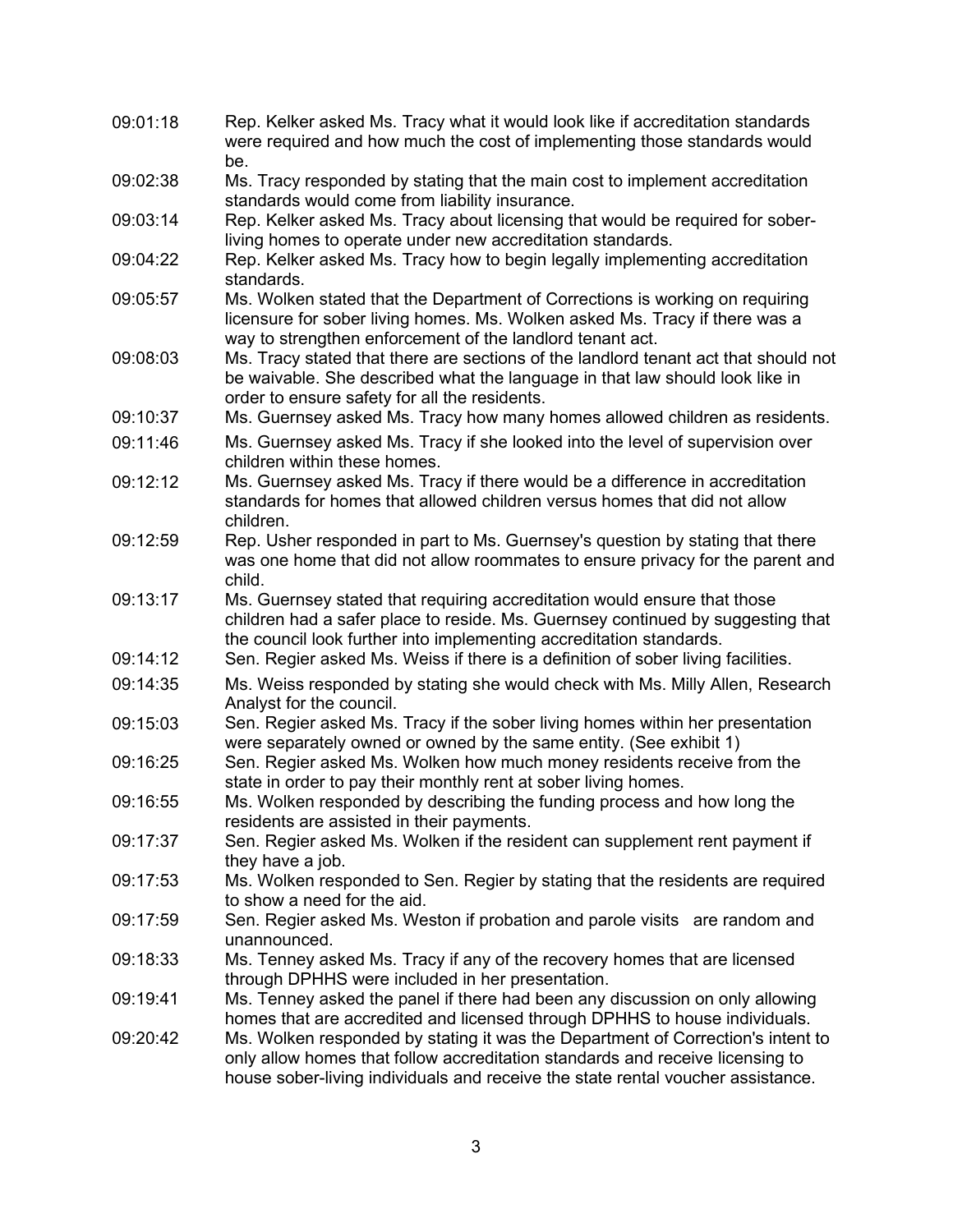- 09:21:45 Mr. Twito stated that this is a complex issue. He described the difficulties his community has faced trying to deal with the issues that arise from non-regulated sober living homes.
- 09:26:07 Rep. Usher stated his intention to run a bill to provide additional rules that the DPHHS and DOC cannot cover.
- 09:26:36 Rep. Kelker stated that she has tried to reform the landlord tenant law during her time as a legislator. She asked Ms. Tracy to describe the changes that need to be made to update the landlord tenant laws and if Ms. Tracy believes that attempting to change those laws is the right move to improve sober living housing.
- 09:28:46 Ms. Tracy responded by stating that she believed it would be worthwhile to go over the changes that should be made in landlord tenant laws and accreditation standards with Rep. Kelker.
- 09:29:08 Rep. Usher asked Mr. St. John if he had a log of the addresses that the city attorney mentioned and if there was an increase in the amount of law enforcement calls to those addresses.
- 09:29:36 Mr. St. John stated that there was a list of those addresses and that there was not a significant number of calls to those addresses.
- 09:30:20 Chief St. John left the meeting.
- 09:30:32 Ms. Wolken answered Sen. Regier's earlier question about monthly rental stipends and yearly expenditures for individuals receiving aid.

### **Public Comment**

| 09:31:42 | May Simmons, Polson                                                                            |
|----------|------------------------------------------------------------------------------------------------|
| 09:36:15 | Rep. Usher asked the council to consider three owners who have asked to be<br>part of a panel. |

**BREAK**<br>09:39:52 The meeting reconvened at 9:55:42.

# Public Comment<br>09:56:35 Kao

Kacy Keith, Silver Beginnings and Oxford House Kenzie, Billings

### **STOPPING ADDICTION AND FOSTERING EXCELLENCE**

- 10:01:48 Rep. Michael G. Curcio, Tennessee District 69, gave a presentation on sober living homes in middle Tennessee communities and the regulations and requirements for residents and landlords, which were enacted in HB 215 amendments to SB 207. [\(Exhibit 2\)](https://leg.mt.gov/content/Committees/Interim/2021-2022/Criminal-Justice-Oversight-Council/Meetings/March_2022/hb-215-binder.pdf)
- 10:12:48 Rep. Usher asked Rep. Curcio to describe changes that were made to Tennessee SB 207, in Tennessee HB 215. (See exhibit 2)

# **Committee Questions**

- Mr. Twito asked Rep. Curcio if there were any legal challenges associated with the bill.
- 10:15:52 Mr. Twito asked Rep. Curcio what his intentions were for the bill regarding the Tennessee Department of Corrections and the residents in Tennessee's sober living homes.
- 10:18:14 Mr. Twito asked Rep. Curcio who maintains the list of accredited sober living housing in Tennessee.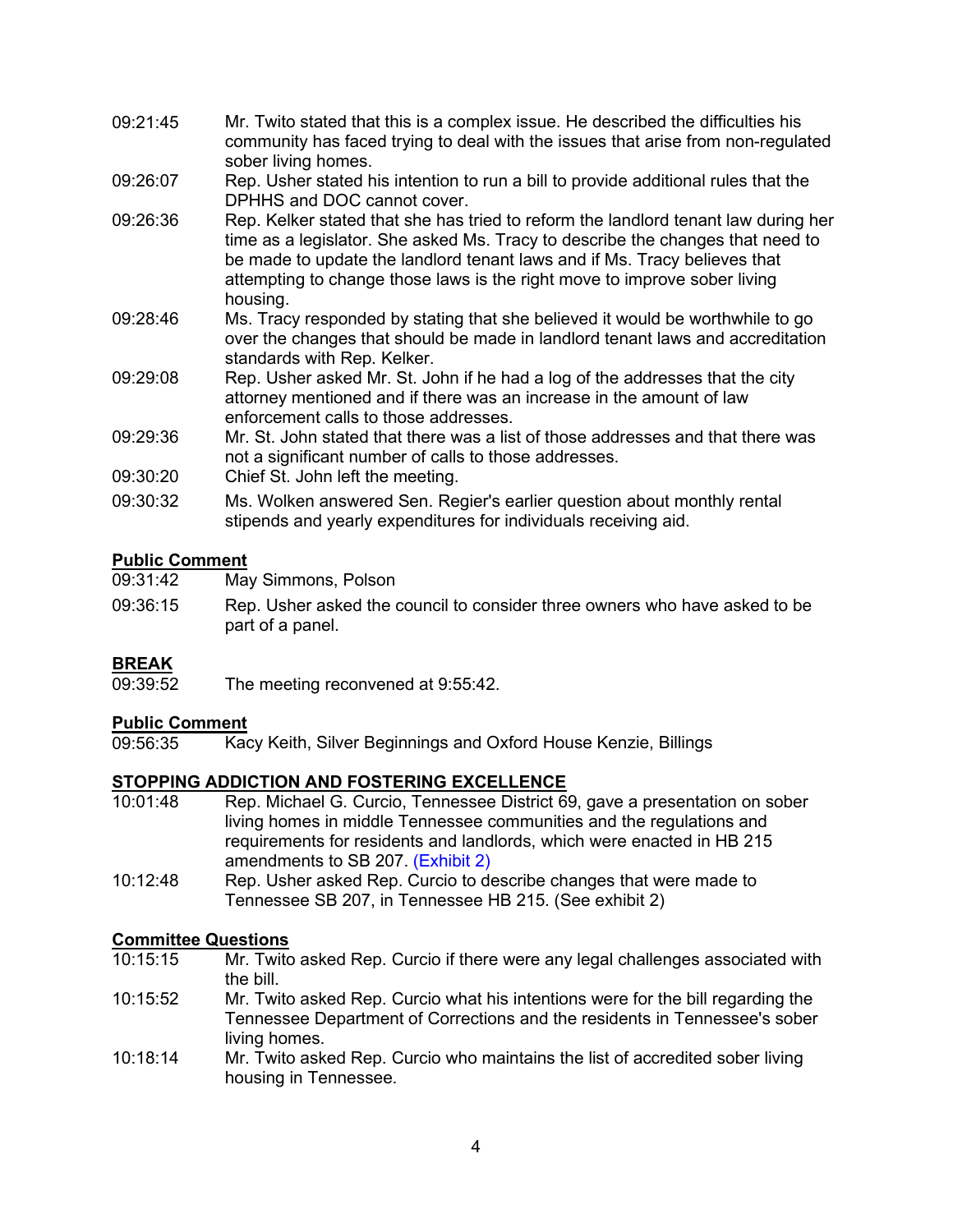- 10:18:19 Rep. Curcio stated that the Department of Mental Health and Substance Abuse Services maintains the list of accredited sober living homes by posting them on a specific website to let individuals choose which house is best for them.
- 10:19:01 Rep. Kelker asked Rep. Curcio how HB 215 addressed the complaints that were made regarding crowded streets and homes.
- 10:20:15 Rep. Curcio responded to Rep. Kelker by stating that the law is not fully enacted yet, but there were individuals who have already adjusted their lifestyle accordingly. He described a specific property that adhered to the standards outlined in HB 215. (See exhibit 2)
- 10:22:46 Rep. Kelker asked Rep. Curcio if the quality programs are making enough money to maintain quality standards.
- 10:23:31 Rep. Curcio responded by mentioning HB 215 and different sections that prohibit and require certain activities. (See exhibit 2)
- 10:26:54 Vice Chair Patelis asked Rep. Curcio if there was a reason that the bill granted voluntary accreditation rather than mandatory accreditation.
- 10:28:03 Rep. Curcio stated that the legislature did not want to run into any legal issues with requiring all homes to meet accreditation standards.
- 10:28:25 Sen. Lynch asked the council if Montana sober living home residents need a referral from a licensed provider.
- 10:29:33 Rep. Usher asked Rep. Curcio about the cost required of residents to stay in Tennessee sober living homes.
- 10:30:30 Mr. Twito asked Rep. Curcio about the support that this bill received in the Tennessee legislature.
- 10:31:00 Rep. Curcio stated that he believed the bill passed with a unanimous vote because the members were grateful for a solution to the problem. He encouraged the council to move forward with this bill.

## **BREAK**<br>10:35:30

The meeting reconvened at 10:41:21.

### **2017 CRIMINAL JUSTICE BILL PACKAGE**

- 10:42:03 Ms. Wolken, Sen. Lynch, and Vice Chair Patelis presented the Criminal Justice Bill Package. Ms. Wolken introduced the discussion on SB 65. [\(Exhibit 3\)](https://leg.mt.gov/content/Committees/Interim/2021-2022/Criminal-Justice-Oversight-Council/Meetings/March_2022/cos-bill-list-2017-session.pdf)
- 10:44:17 Vice Chair Patelis commented on the efforts being made regarding SB 65.

### **Committee Questions/Discussion**<br>10:44:51 **Sen, Regier asked the**

- Sen. Regier asked the panel if there are inmates who have been released and have nowhere to go.
- 10:45:20 Vice Chair Patelis answered by stating that a majority of inmates are able to save money before they are released so that they can secure housing.
- 10:45:48 Director Gootkin responded by stating that the DOC wants to make sure that inmates are setup for release, so they have money and a place to go.
- 10:46:02 Rep. Kelker commented on inmates at the Montana Women's Prison (MWP) who have trouble securing housing upon their release.
- 10:47:30 Sen. Lynch responded by stating that there were no gender specific instructions regarding the money funded by SB 65. He suggested contacting the Department of Corrections to deal with specific cases.
- 10:47:56 Rep. Kelker responded to Sen. Lynch by stating that the problem with women at MWP securing housing stems from other problems caused by a lack of funding.
- 10:48:41 Ms. Wolken responded by stating that she could get more specific information regarding funding at MWP for Rep. Kelker.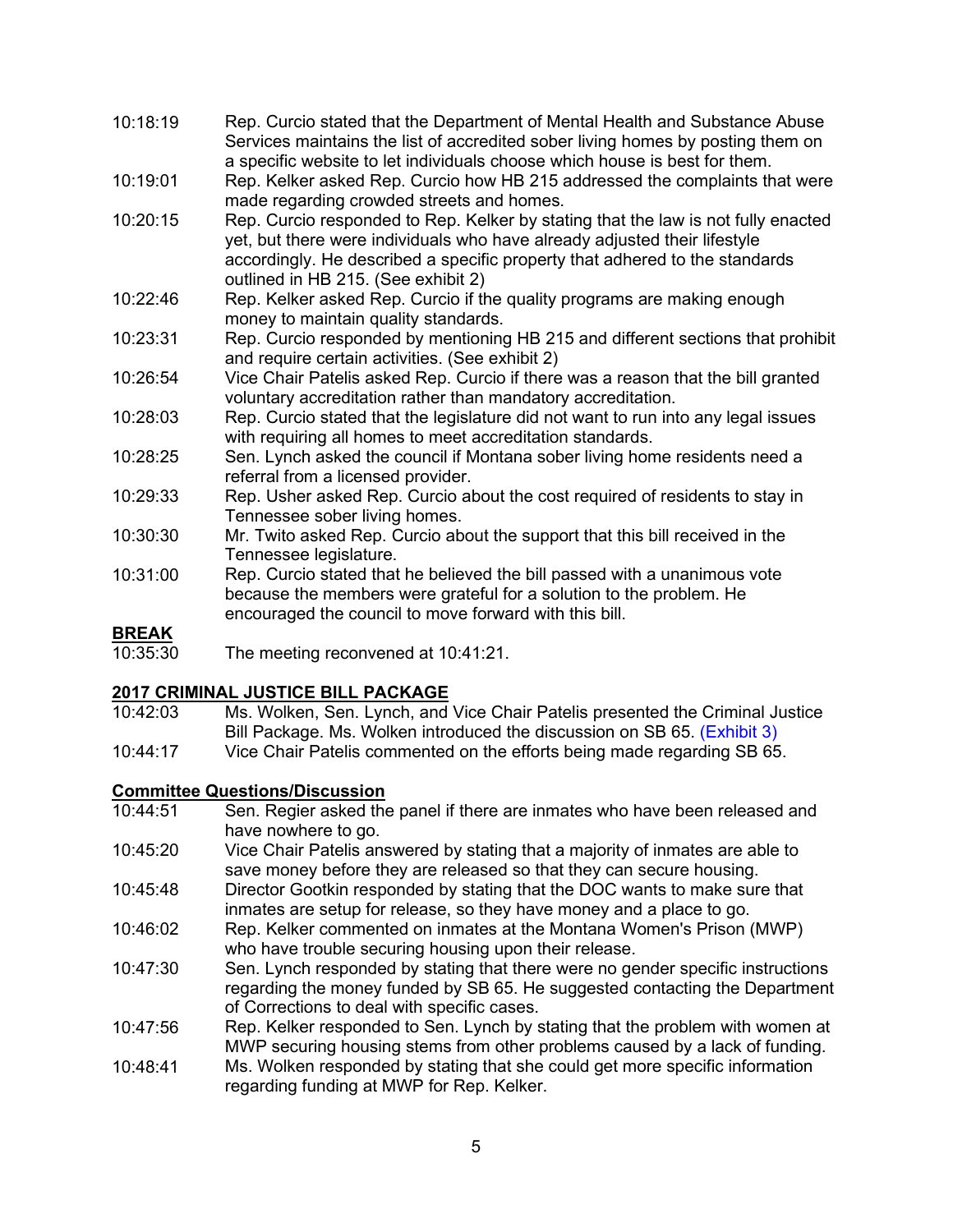10:49:57 Ms. Wolken continued the presentation on the Criminal Justice Bill Package and introduced the discussion on SB 66. (See exhibit 3)

## **Committee Questions/Discussion**<br>10:50:20 Rep. Usher asked wh

- Rep. Usher asked when the last session of plenty was.
- 10:50:41 Sen. Lynch continued the presentation on the Criminal Justice Bill Package and introduced the discussion on HB 133. (See exhibit 3)

### **Committee Questions**

- Rep. Usher asked Mr. Twito if his department is working on any bills to clean up HB 133 and if the council will introduce them as committee bills or have them pushed by an individual legislator.
- 10:55:09 Mr. Twito responded by describing the pushback regarding HB 133, the unintended consequences of the bill, and the requested amendments to it. He asked the legislators to strongly consider moving forward with the bill with his suggested amendments, that included defining a class of individuals that are supervised by the DOC for a felony offense that is not substance related.

#### **Motion/Vote**

10:58:48 Mr. Twito moved to continue forward with HB 133 with his suggested amendments.

### **Discussion on the Motion**

- 10:58:52 Rep. Kelker stated that she would support HB 133 with amendments if she were re-elected. She suggested that the council consider how they will present this bill to the public.
- 11:01:13 Sen. Regier asked for the motion to be restated.
- 11:01:15 Rep. Usher restated the motion.
- 11:01:50 Mr. Twito restated the motion and the intended goal.
- 11:02:34 Sen. Regier asked Mr. Twito if the amendment to update the definition of persistent felony offender is the only amendment, he would like to make to HB 133.
- 11:02:45 Mr. Twito stated that it is not the only thing he would like to see changed to this bill, but he believes this amendment would have the greatest impact.
- 11:02:50 Sen. Regier commented on the series of bills that the legislature passed in the 2017 session and the complaints that have come up because of HB 133.
- 11:04:01 Sen. Regier suggested that the council study all of HB 133 and consider all the changes that could be made to it.
- 11:04:35 Vice Chair Patelis seconded Mr. Twito's motion. He stated that there must be something to deter individuals from committing new crimes.

### **Public Comment**<br>11:05:38 NONF

 $11:05:38$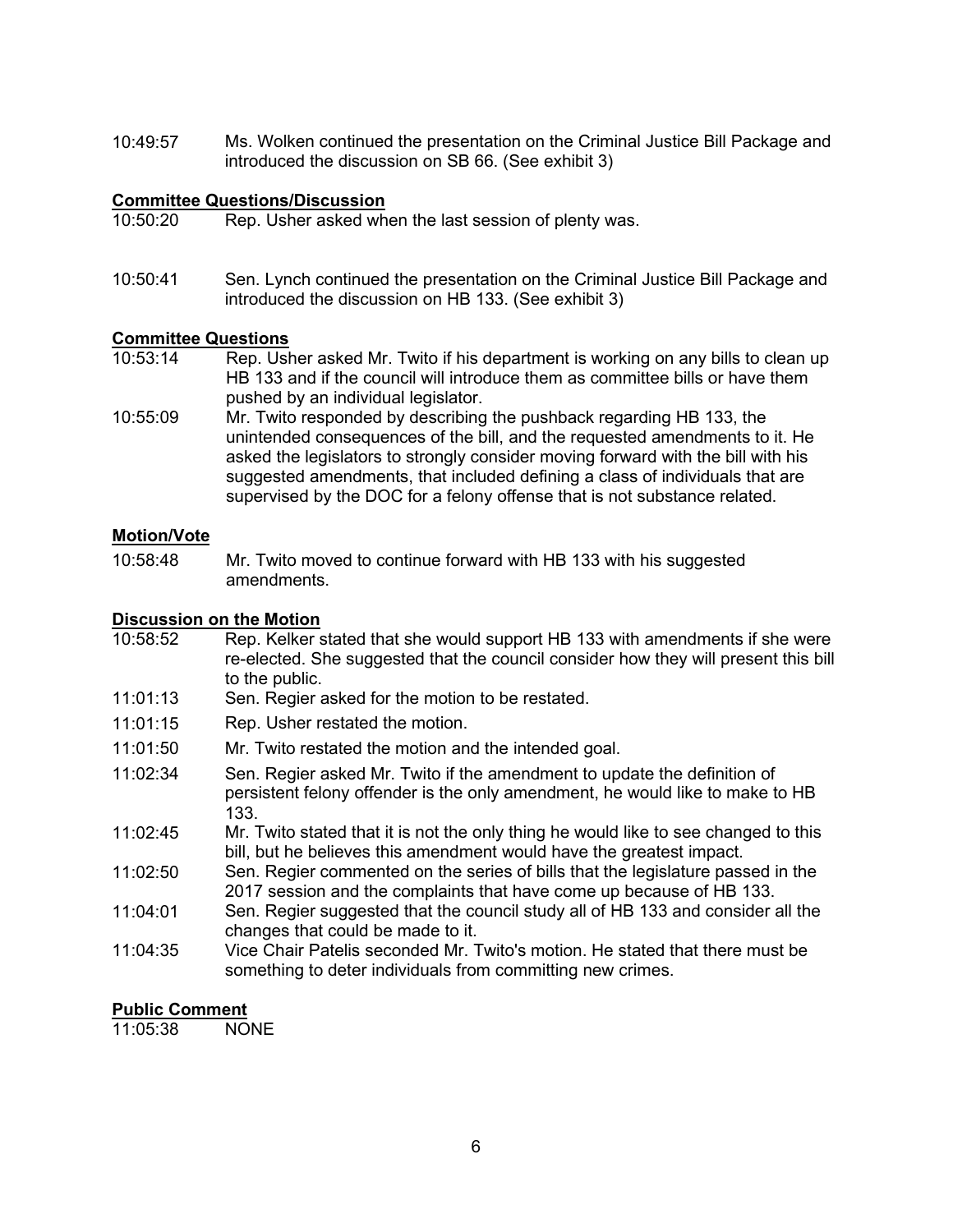### **Vote**

| 11:05:56 | Rep. Usher called for a voice vote on the decision to move forward focusing on |
|----------|--------------------------------------------------------------------------------|
|          | the study of HB 133 and redefining persistent felony offender.                 |
| 11:06:27 | The motion passed unanimously by voice vote.                                   |
|          |                                                                                |

### **Committee Questions/Discussion**

| 11:06:33 | Rep. Usher commented on additional aspects of HB 133.                                                                                                                                                                                                                              |
|----------|------------------------------------------------------------------------------------------------------------------------------------------------------------------------------------------------------------------------------------------------------------------------------------|
| 11:06:49 | Mr. Twito discussed the criminalization of first-offense theft and why the bill<br>received pushback in the legislature. He suggested that the council invite<br>retailers from Billings to present a panel on their experiences with shoplifters.                                 |
| 11:08:47 | Rep. Usher stated that the council can look into inviting retailers to a future<br>meeting and that can be discussed in the work session.                                                                                                                                          |
| 11:09:13 | Sen. Regier commented on the common result of not having first theft-offenses<br>criminalized.                                                                                                                                                                                     |
| 11:09:13 | Rep. Usher stated the biggest complaint of shoplifters staying under a total theft<br>of \$1,500 and not having it considered a first offense.                                                                                                                                     |
| 11:09:28 | Rep. Kelker stated the concerns of the ACLU and fines that individuals could not<br>pay and the impact on retailers. She stated that she was in favor of having a<br>panel of retailers speak to the council.                                                                      |
| 11:11:23 | Ms. Boggio stated her concern over moving forward with HB 133 and the<br>amendments that are being focused on.                                                                                                                                                                     |
| 11:12:13 | Ms. Wolken continued the presentation on the Criminal Justice Bill Package and<br>introduced discussion for SB 67. (See exhibit 3)                                                                                                                                                 |
| 11:13:47 | Vice Chair Patelis commented on the possibility of implementing a victim impact<br>program on the outside of prison. He asked Ms. Wolken if this bill could be used<br>for implementing something like that.                                                                       |
| 11:14:42 | Ms. Wolken stated that there is a victim impact program that the DOC offers with<br>the services they have in place, and that those programs receive no grant<br>funding specific to them. She continued by explaining the main target of SB 67,<br>which focuses on misdemeanors. |
| 11:16:10 | Ms. Wolken stated that HB 143 died, and the enabling statute was adopted into<br>another bill that the panel already covered.                                                                                                                                                      |

# **Public Comment on the 2017 Criminal Justice Bill Package Review**

May Simmons, Lake County

# **LUNCH**<br>11:20:11

The meeting reconvened at 13:01:04.

### **CRIMINAL JUSTICE DATA IN MONTANA**

- $13:02:15$ Kevin Gilbertson, Chief Information Officer at the Department of Administration, and Adam Carpenter, Chief Data Officer at the Department of Administration, introduced a presentation on government agencies' abilities to share criminal justice data. [\(Exhibit 4\)](https://leg.mt.gov/content/Committees/Interim/2021-2022/Criminal-Justice-Oversight-Council/Meetings/March_2022/cjoc-mar-23-2022-cio-slides.pdf)
- 13:05:13 Mr. Carpenter began the presentation. (See exhibit 4)
- 13:29:41 Mr. Gilbertson added additional information to the presentation.

### **Committee Questions**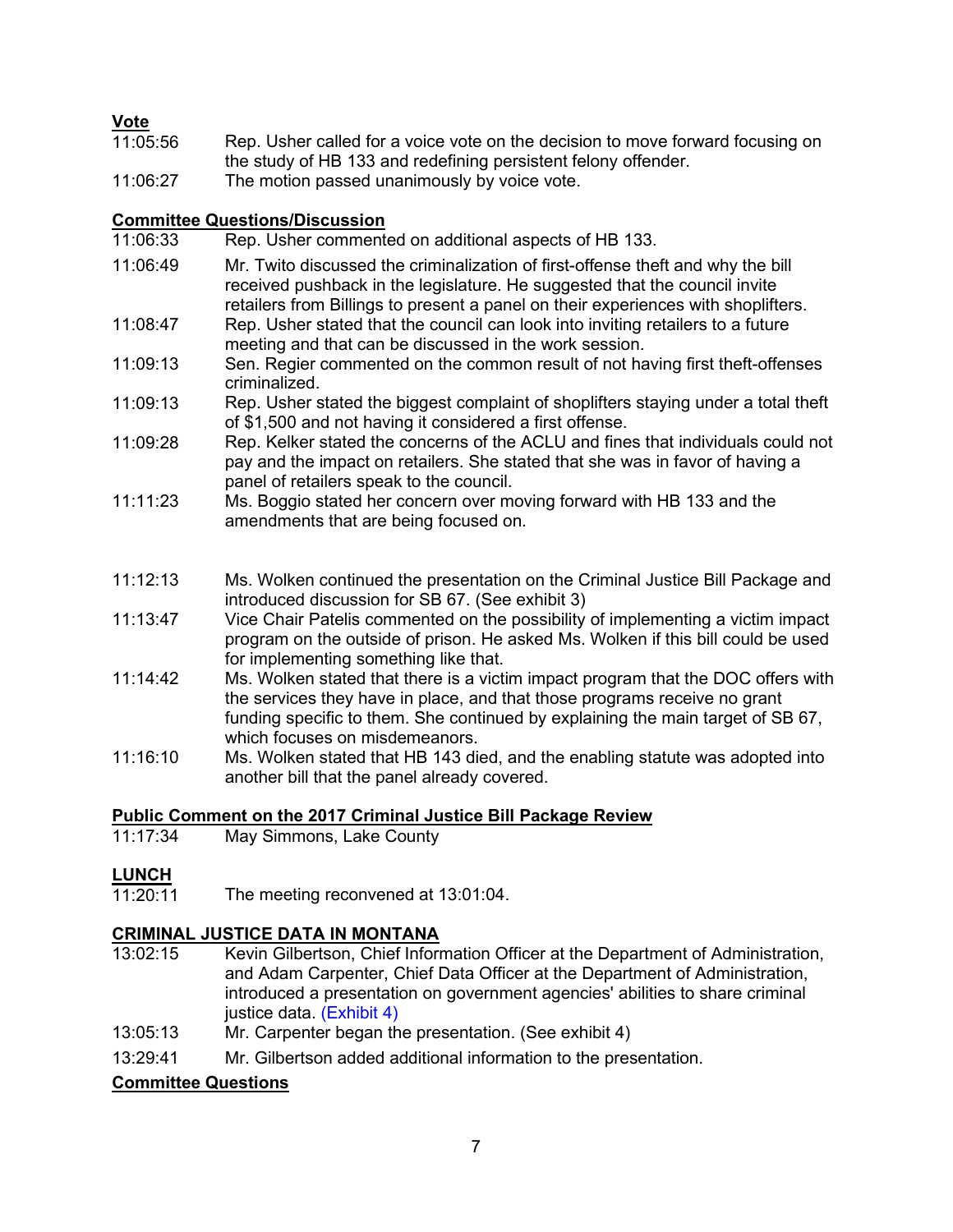| 13:34:27 | Director Gootkin asked the panel about Snowflake and if its use would eliminate<br>the need for an interface.                                                                                                           |
|----------|-------------------------------------------------------------------------------------------------------------------------------------------------------------------------------------------------------------------------|
| 13:35:59 | Director Gootkin asked the panel if corrections data would need to build into<br>Snowflake.                                                                                                                             |
| 13:37:00 | Mr. Twito stated his concern regarding local county governments' responsibility<br>in inputting the data into Snowflake.                                                                                                |
| 13:38:48 | Mr. Carpenter and Mr. Gilbertson responded to Mr. Twito's concern by<br>explaining the integration of data process within Snowflake.                                                                                    |
| 13:39:49 | Mr. Twito voiced his agreement with the functionality and benefits of the<br>program. Mr. Twito continued by stating the benefits of getting local<br>governments on the same page regarding data entry and processing. |
| 13:44:48 | Ms. Guernsey asked about the physical location of the data banks.                                                                                                                                                       |
| 13:45:42 | Rep. Usher asked about the physical security around the data banks.                                                                                                                                                     |
| 13:47:19 | Mr. Carpenter responded by describing the security protocols and regulations as<br>well as the different states who use the program.                                                                                    |
| 13:47:58 | Director Gootkin asked the panel about how to tackle implementing this program<br>and begin the projects.                                                                                                               |
| 13:50:41 | Mr. Carpenter and Mr. Gilberston responded by stating that taking<br>implementation projects little by little would be the best way to begin.                                                                           |
| 13:52:42 | Mr. Twito asked the panel about data in the criminal justice system that would be<br>a priority to place into this data sharing system.                                                                                 |
| 13:53:42 | Mr. Gilbertson responded by giving an example of what shared information may<br>do to benefit the state and the state's funds.                                                                                          |
| 13:55:27 | Rep. Usher stated that he is not sure if DOCs are the number one piece of data<br>that he wants prioritized.                                                                                                            |
| 13:55:35 | Mr. Twito asked if certain data could be mined to better organize individuals in<br>the system and improve efficiency.                                                                                                  |
| 13:56:25 | Ms. Lindquist stated that any information that agencies could share would be<br>beneficial.                                                                                                                             |
| 13:57:16 | Rep. Usher suggested that the council should start writing notes on what<br>information they would want to prioritize putting in the data system.                                                                       |
| 13:58:02 | Director Gootkin suggested that integrating new data sharing systems should<br>begin at the street level, with local arrests.                                                                                           |
| 13:58:18 | Rep. Usher commented on the potential benefits and return investments for<br>counties if they used Snowflake.                                                                                                           |
| 13:59:48 | Mr. Carpenter and Mr. Gilbertson gave parting comments on the discussion and<br>offered additional information or help if the committee should ever need or want<br>it.                                                 |
| 14:01:15 | Rep. Usher mentioned the Law and Justice Interim Committee's study on this<br>topic and the council's future use of the system.                                                                                         |

# **Public Comment on Criminal Justice System Data Study**

 $14:03:12$ 

### **2017 CRIMINAL JUSTICE BILL PACKAGE**

- 14:03:27 Ms. Wolken reviewed the earlier discussion on the Criminal Justice Bill Package. (See exhibit 3)
- 14:05:59 Vice Chair Patelis commented on a bill that addressed lengthy prison sentences. He referred to the handout given by Director Gootkin. [\(Exhibit 5\)](https://leg.mt.gov/content/Committees/Interim/2021-2022/Criminal-Justice-Oversight-Council/Meetings/March_2022/cjoc-mar-23-2022-probation-and-parole.pdf)
- 14:09:52 Mr. Twito commented on SB 63 and the correlation between an offender's risk assessment and conditional discharge.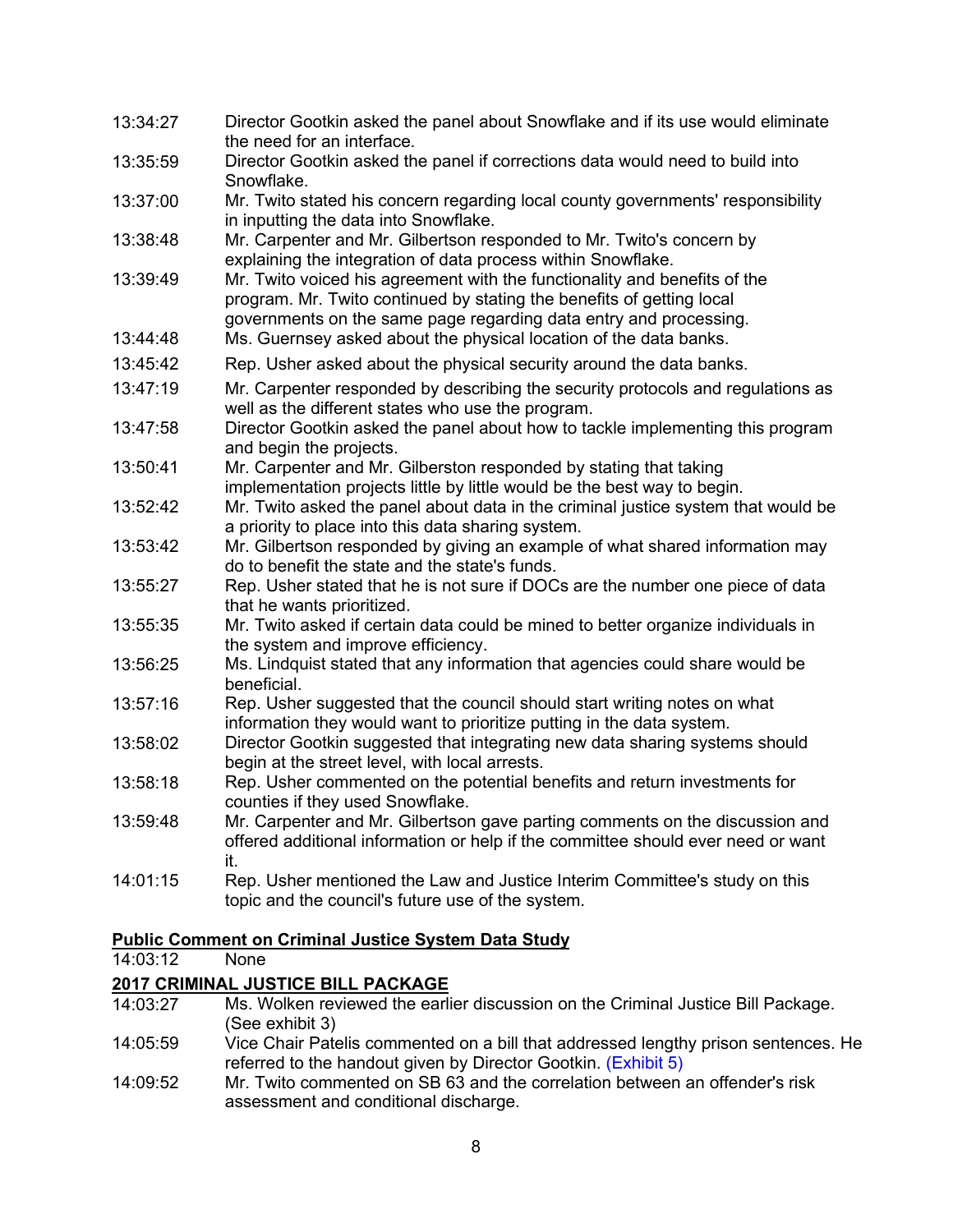14:11:59 Ms. Wolken restated the council's intent to invite retailers to provide information on shoplifting.

## **Public Comment on 2017 Criminal Bill Package**

Mark Murphy, Helena

#### **Public Comment on any topic within the committee's jurisdiction**

14:22:12 May Simmons, Lake County

**BREAK**<br>14:23:53 The meeting reconvened at 14:35:42

## **WORK SESSION**<br>14:36:16 Ray

Rachel Weiss, Research Analyst substitute for Milly Allen, introduced potential agenda items to the committee.

### **Committee Questions/Requests**

- 14:37:23 Ms. Guernsey asked if the council could invite accreditors to come and present to the council.
- 14:37:58 Mr. Twito agreed with Ms. Guerney's suggestion to have accreditors and researchers talk about accreditation certifications.
- 14:38:24 Ms. Tenney asked if it would be beneficial for the council to hear from someone from the Behavioral Health Alliance.
- 14:39:47 Rep. Kelker asked if the council should have a look at other group homes available rather than just focusing on Silver Beginnings and if there should be additional regulations on Silver Beginnings homes.
- 14:40:25 Rep. Usher mentioned a Florida law that the council might have been presented.
- 14:40:47 Ms. Weiss stated that a Florida law was not included in their packet, but that she would touch base with Ms. Allen about any other state's bill.
- 14:41:31 Director Gootkin suggested that the committee come back with their top nominations for what data to prioritize for the data sharing program, Snowflake, and that the council should be prepared to relay that information to the Law and Justice Interim Committee at their next meeting.
- 14:42:20 Sen. Regier commented on the discussion regarding HB 133 and hearing about how shoplifters have affected local law enforcement and retailers.
- 14:43:06 Rep. Usher reviewed the requests from the committee and future work sessions.
- 14:45:41 Mr. Twito suggested that the council invite Billings law enforcement to present their experiences with theft to the council.
- 14:45:50 Sen. Regier suggested hearing from the parole board based on information given during public comments.
- 14:46:33 Vice Chair Patelis responded to Mr. Murphy's earlier comment. He requested that Mr. Murphy stand before the council to answer questions.
- 14:47:01 Mr. Murphy expanded on his public comment by sharing additional information regarding the parole board.
- 14:47:54 Vice Chair Patelis explained parole board hearings and the decisions and process behind those hearings.
- 14:53:19 Mr. Twito commented on the work of the parole board and the individuals that the board oversees.